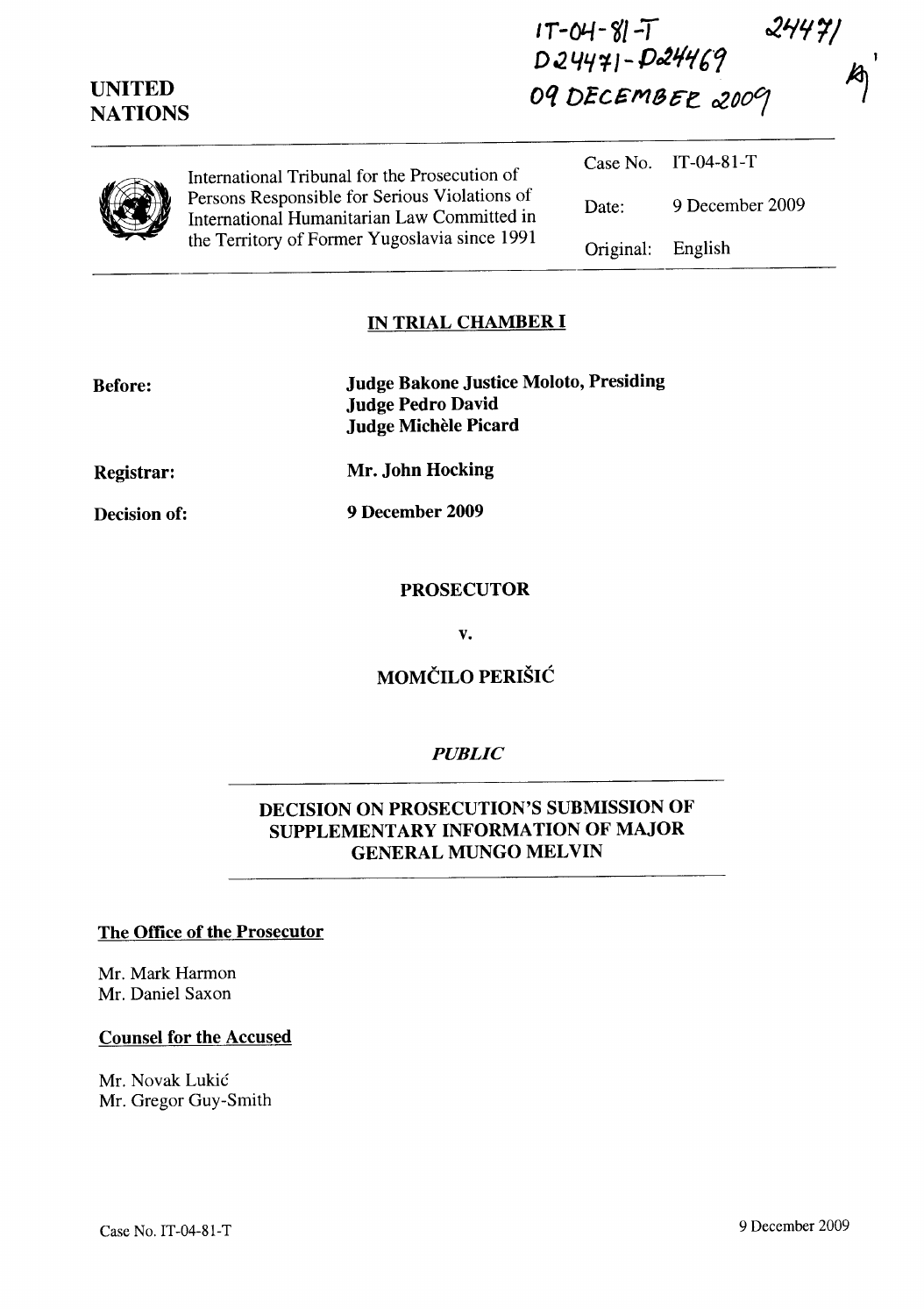**TRIAL CHAMBER I** ("Trial Chamber") of the International Tribunal for the Prosecution of Persons Responsible for Serious Violations of International Humanitarian Law Committed in the Territory of the former Yugoslavia since 1991 ("Tribunal") is seised of the "Prosecution's Submission of Supplementary Information of Major General Mungo Melvin" with Annex A, filed publicly on 26 November 2009 ("Submission"), and hereby renders its Decision.

# **I. PROCEDURAL HISTORY AND SUBMISSIONS**

1. On 21 October 2009, the Trial Chamber found that Major General Mungo Melvin was an expert on military command and control.<sup>1</sup> Though Major General Melvin's original expert report and associated exhibits were admitted by an oral ruling on 27 October 2009,<sup>2</sup> on 26 October 2009 the Trial Chamber directed Major General Melvin to supplement his report by answering the following question:

My question really is: Has it ever happened that, as a form of punishment at the time of disciplining, an officer is told that in fact your right to promotion is now being withdrawn, so don't even hope for a promotion in the next couple of months or  $\mathfrak{so}^2$ 

2. The Prosecution's Submission, which contains supplementary information provided by Major General Melvin ("Supplementary Information"), purports to answer the Trial Chamber's question.<sup>4</sup>

### **11. APPLICABLE LAW**

3. The applicable law for the admission of expert reports pursuant to 94 *bis* of the Rules has been outlined in previous decisions and the Trial Chamber incorporates it by reference here.<sup>5</sup>

### **Ill. DISCUSSION**

4. Regardless of whatever probative value it may have, the Trial Chamber finds the Supplementary Information to be inadmissible because it was not authored by an expert whose expertise, in the meaning of Rule 94 *bis,* was established by the Trial Chamber. Unlike a situation where others write an expert report under the supervision and direction of the expert,<sup>6</sup> here Major General Melvin indicates he has "obtained expert legal advice" from Mr. Humphrey Morrison and

Decision on Mungo Melvin's Status as an Expert, 21 October 2009.

<sup>2</sup> Mungo Melvin, T. 9456-9457.

<sup>&</sup>lt;sup>3</sup> Mungo Melvin, T. 9390, 9393 (question by Judge Moloto and the subsequent direction by the Trial Chamber).

<sup>4</sup> Submission, paras 1-2.

<sup>5</sup> See *e.g.* Decision on Uncontested Srebrenica Expert Reports, 26 August 2009, paras 5-9; Decision on Expert Reports of Ewa Tabeau, 23 April 2009 ("Tabeau Decision"), paras 6-11; Decision on Expert Report by Richard Phillips, 10 March 2009, paras 5-10; Decision on Expert Reports by Richard Butler, 04 March 2009, paras 7-12.

*<sup>6</sup> E.g.* Tabeau Decision, para. 12.